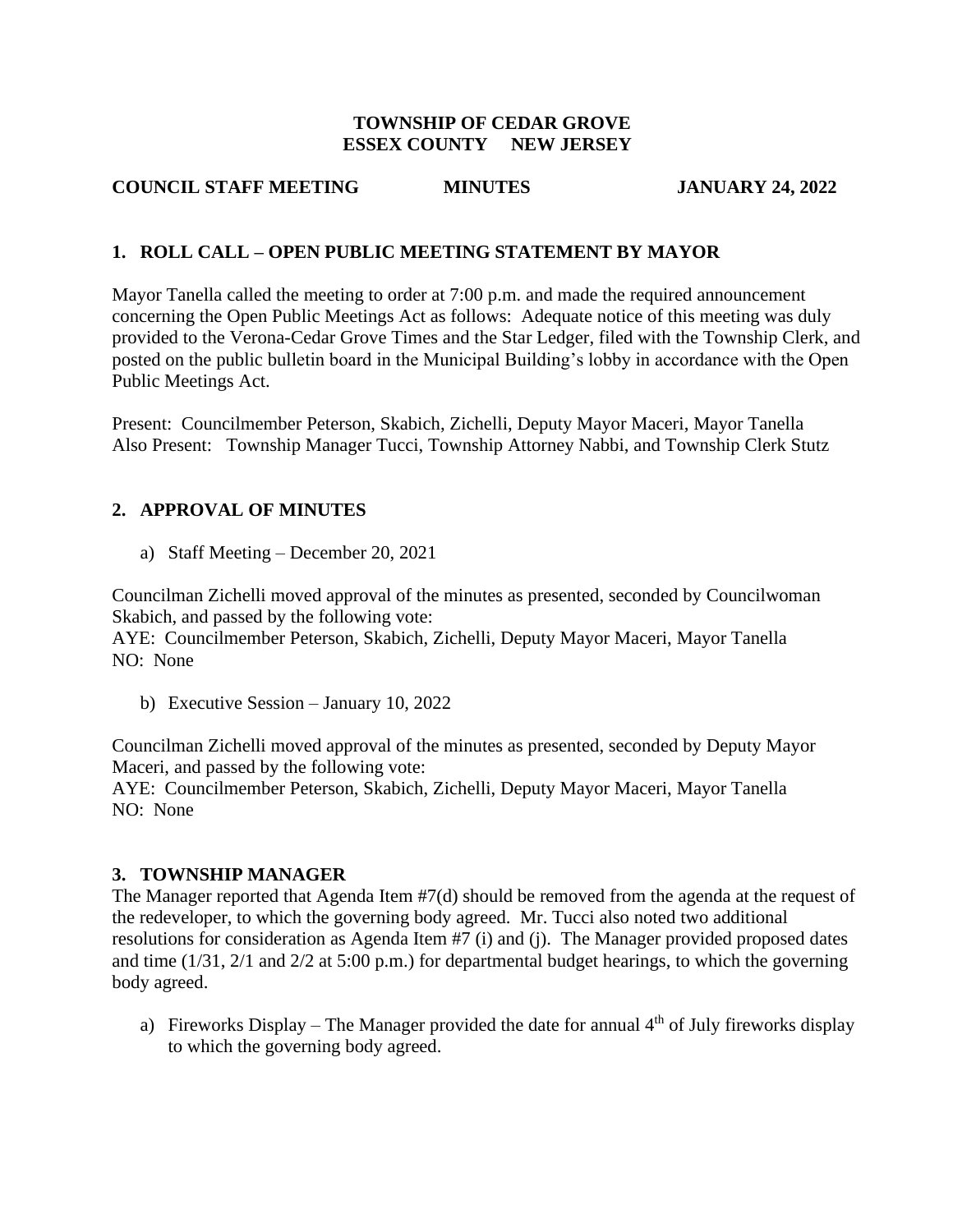b) 2022 Pool Concession - The Manager noted the recommendation from the Recreation Director to renew the 2022 pool concession contract with same vendor, to which the governing body agreed.

The Manager the appointment of new Police Chief John Kennedy, extended congratulations and commented on Chief Kennedy's qualifications. Mr. Tucci advised that he is scheduled to meet with Board of Education representatives and Supt. Grosso concerning the LRP turf field agreement. Mr. Tucci noted receipt of annual cable franchise fee from Altice. The Manager requested an executive session to discuss potential Police Department litigation matter and a personnel matter.

**4. TOWNSHIP ATTORNEY** – Attorney Nabbi requested to discuss two contract negotiation matters and a pending litigation in executive session.

#### **5. TOWNSHIP CLERK** – No report

#### **6. COUNCIL REPORTS**

Mayor Tanella requested an executive to discuss contract negotiations concerning Board of Education.

Deputy Mayor Maceri extended congratulations to new Police Chief Kennedy.

Councilman Zichelli requested an update on the status the reverter clause in senior citizen building property deed. Councilman Zichelli noted the recent passing of long-time resident, 104 year-old Fran La Sala. Councilman Zichelli requested a dedication. The Manager suggested the potential community garden as a possibility to which the governing body agreed.

Councilwoman Peterson also extended congratulations to Police Chief Kennedy.

Councilwoman Skabich revisited the issue of creating a community garden. There was consensus that Councilwoman Skabich facilitate a meeting with the community garden co-ordinator from Verona Steve Neale and the Township Manager.

Mayor Tanella also requested an executive session to discuss potential litigation related to Storm Ida.

#### **7. NEW BUSINESS**

a) To consider introduction of Pending Ord. #22-886 – An Ordinance Vacating Public rights in a 60-foor-wide Right of Way Through block 280, Lot 320

The Clerk read the Ordinance by title only: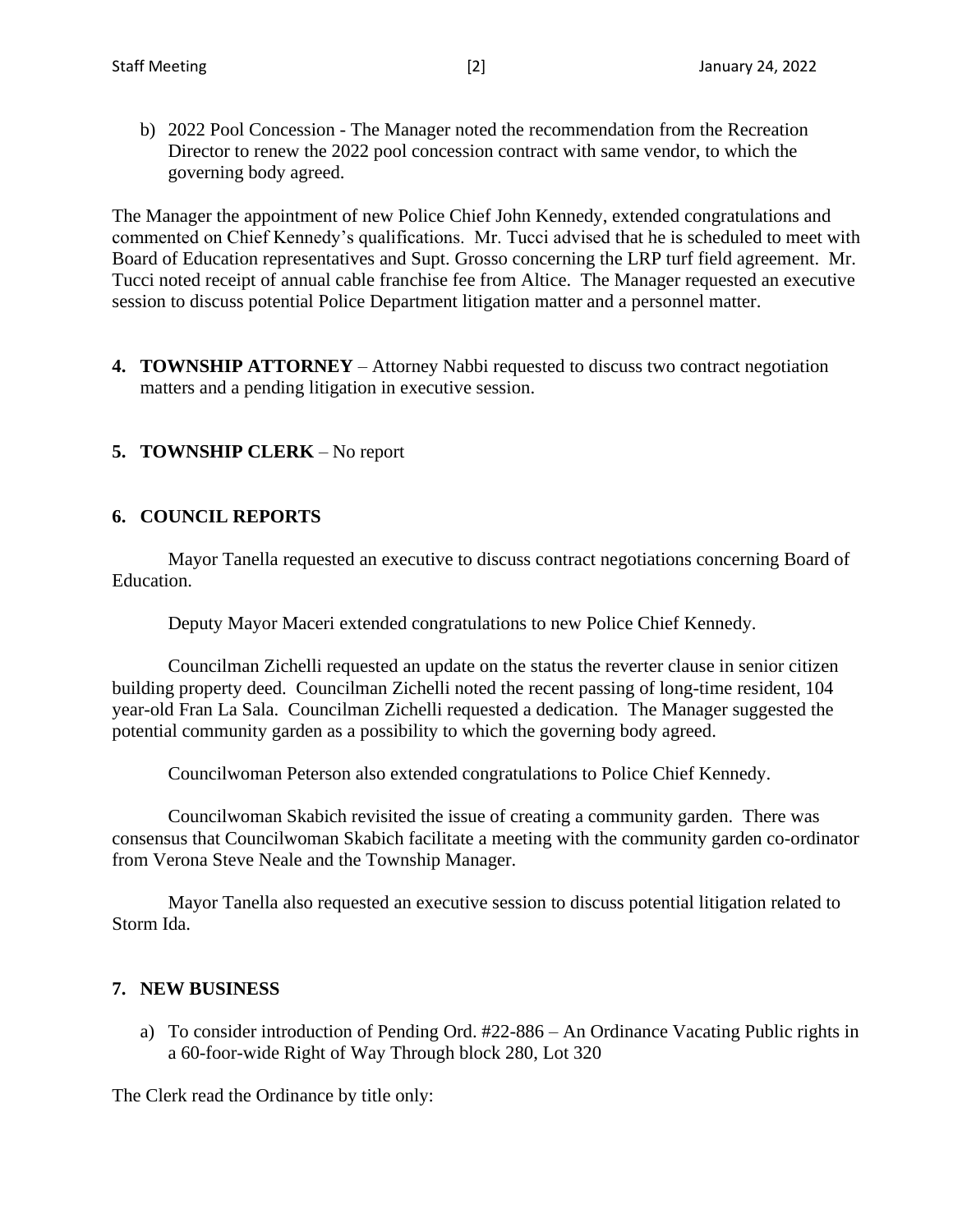## **AN ORDINANCE OF THE TOWNSHIP OF CEDAR GROVE COUNTY OF ESSEX AND STATE OF NEW JERSEY, VACATING ALL PUBLIC RIGHTS IN A SIXTY-FOOT-WIDE RIGHT-OF-WAY THROUGH BLOCK 280, LOT 320.**

WHEREAS, there exists in the Township of Cedar Grove (the "Township") a sixty (60') foot wide right-of-way (hereinafter '60-foot-wide right-of-way') across Block 280, Lot 320, as depicted on map filed with the Essex County Clerk as Filed Map Number 3393 and also depicted on the Official Tax Map of the Township of Cedar Grove; and

WHEREAS, the Township has received a request from 36 Cliffside Drive, LLC ("Owner") to vacate said 60-foot-wide right-of-way, as described on Exhibit A and depicted on Exhibit B (the "Area"); and

WHEREAS, the request has been reviewed by the Township Engineer, who has determined that the area will no longer needed for municipal purposes, has confirmed that the metes and bounds description and plat is acceptable as to form, has indicated that he does not object to the Township vacating the area; and

WHEREAS, the Mayor and Township Council has determined that vacating the area is in the best interest of the Township; and

WHEREAS, N.J.S.A. 40:67-19 authorizes the Township to release and extinguish the public's rights in the Area.

NOW, THEREFORE, BE IT ORDAINED by the Mayor and Township Council of the Township of Cedar Grove, in the County of Essex and State of New Jersey, as follows:

- 1. The public rights and interests in the sixty-foot-wide right-of-way, as more particularly described in Exhibit A and depicted in Exhibit B attached hereto, are hereby vacated, abandoned, and released by the Township.
- 2. By virtue of such release, the Area shall be held by the owner or owners thereof free and clear of any and all public rights as if said public rights had never existed.
- 3. The appropriate Township officials are hereby authorized to execute any collateral documents necessary to effectuate the purposes of this Ordinance, including deed.
- 4. To the extent that the municipality or public utilities posses any rights or privileges within the area, any and all rights to maintain, repair and replace facilities, in, adjacent to, over or under the aforementioned portions of the area, are hereby expressly reserved from vacation.
- 5. In accordance with N.J.S.A. 40:67-21, the Township Clerk shall, within thirty (30) days after the Ordinance becomes effective, file a certified copy of the Ordinance, together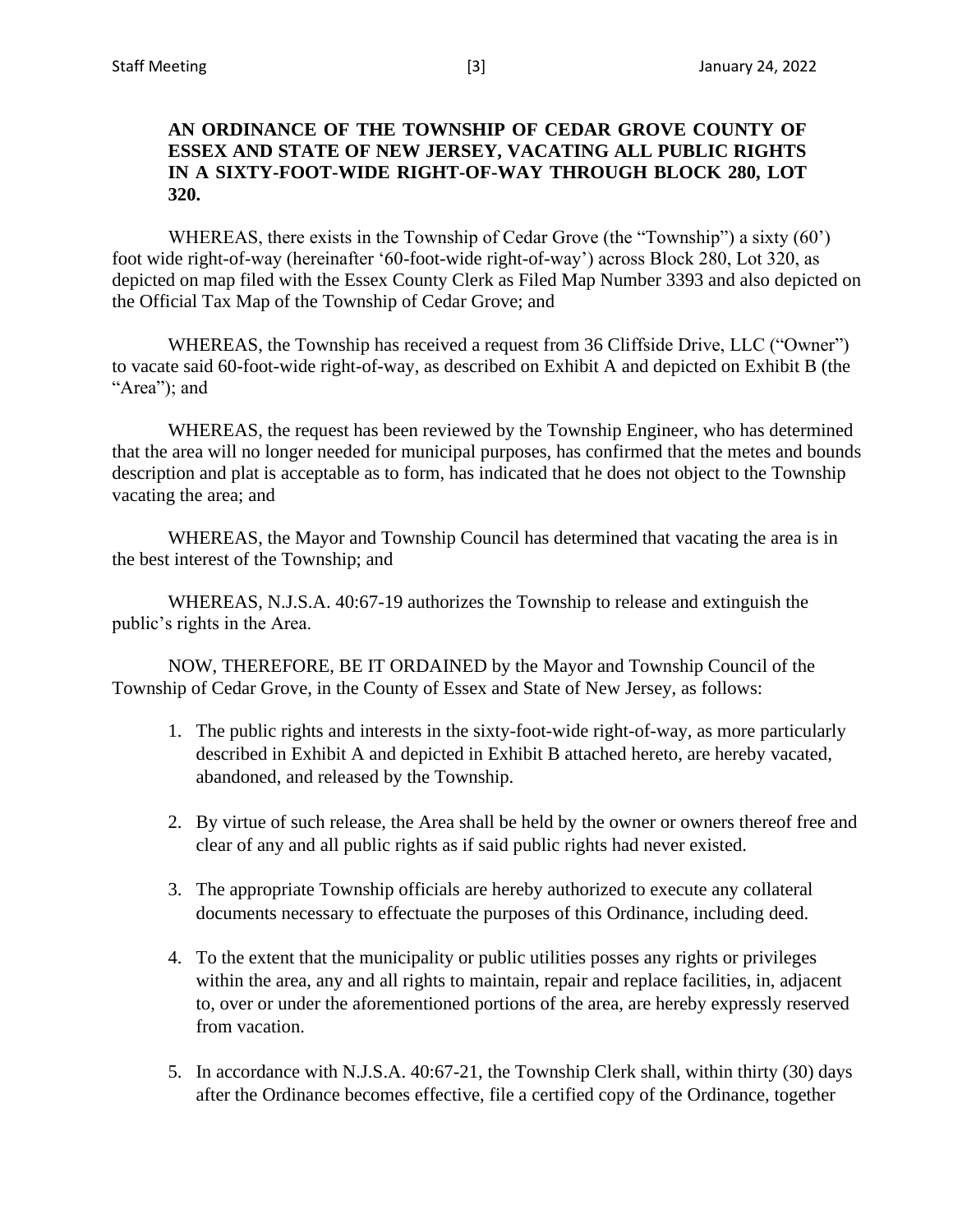with a copy of proof of publication thereof, with the Clerk/Register of Essex County for recording.

6. All costs relating to this Ordinance shall be paid by the property owner.

BE IT FURTHER ORDAINED, that all ordinances of the Township that are inconsistent with the provisions of this Ordinance, are hereby repealed to the extent of such inconsistency.

BE IT FURTHER ORDAINED, that if any section, subsection, sentence, clause or phrase of this Ordinance is for any reason held to be unconstitutional or invalid, such decision shall not affect the remaining portions of this Ordinance.

BE IT FURTHER ORDAINED, that this Ordinance shall take effect immediately upon final passage, approval and publication as required by law.

Councilwoman Peterson moved that Pending Ordinance #22-886 be passed at first reading, published in the Verona-Cedar Grove Times as a pending ordinance with a public hearing of February 7, 2022, seconded by Councilwoman Skabich, and passed by the following vote: AYE: Councilmember Peterson, Skabich, Deputy Mayor Maceri, Mayor Tanella NO: None ABSTAIN: Councilman Zichelli

b) To consider introduction of Pending Ord. #22-887 – An Ordinance Vacating a Water Line Easement Through Lots 247 and 320, in Block 280

The Clerk read the Ordinance by title only:

## **AN ORDINANCE OF THE TOWNSHIP OF CEDAR GROVE, COUNTY OF ESSEX AND STATE OF NEW JERSEY, VACATING A WATER LINE EASEMENT THROUGH LOTS 247 AND 320, IN BLOCK 280, CEDAR GROVE TOWNSHIP, NEW JERSEY**

WHEREAS, there exists in the Township of Cedar Grove (the "Township") a water line easement, as depicted on Map filed with the Essex County Clerk on Filed Map 3393, and also depicted on the Official Tax Map of the Township of Cedar Grove, across Lots 247 and 320, In Block 280, as particularly described on Exhibit A and depicted on Exhibit B, hereinafter "Water Line Easement"; and

WHEREAS, the Township has received a request from 36 Cliffside Drive, LLC, owner of said lots (hereinafter "owner") to vacate said Water Line Easement; and

WHEREAS, the request has been reviewed by the Township Engineer and Director the Department of Public Works, who have determined that the area will no longer needed for municipal purposes, has confirmed that the metes and bounds description (Exhibit A) and plat (Exhibit B) are acceptable as to form, has indicated that he does not object to the Township vacating the Water Line Easement; and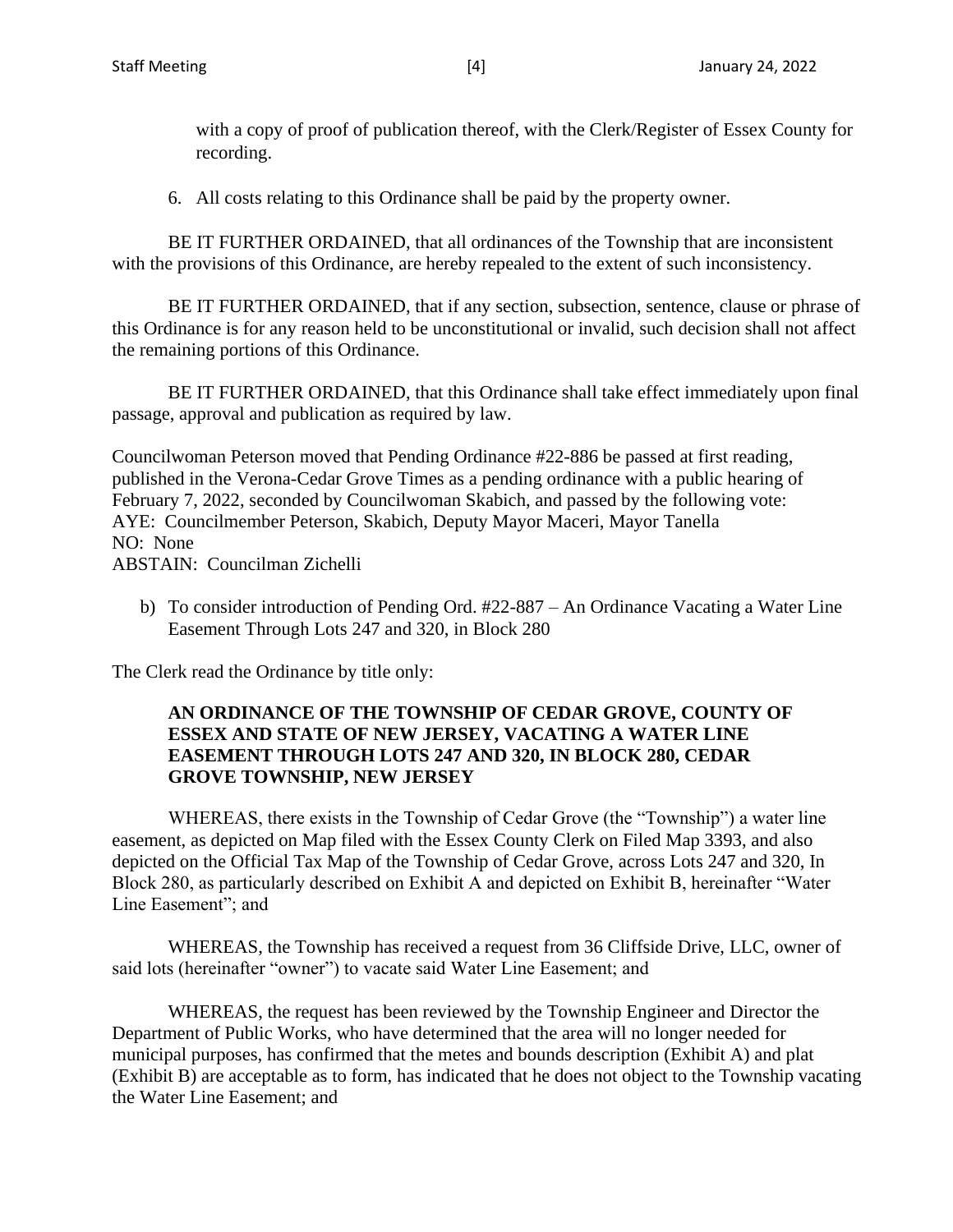WHEREAS, the Mayor and Township Council have determined that vacating the Water Line Easement is in the best interest of the Township; and

WHEREAS, N.J.S.A. 40:67-19 authorizes the Township to release and extinguish the public's rights in said Water Line Easement.

NOW, THEREFORE, BE IT ORDAINED by the Mayor and Township Council of the Township of Cedar Grove, in the County of Essex and State of New Jersey, as follows:

- 1. The public rights and interests in said Water Line Easement, as more particularly described in Exhibit A and depicted in Exhibit B attached hereto, are hereby vacated, abandoned, and released by the Township.
- 2. By virtue of such release, the Easement Area shall be held by the owner or owners thereof free and clear of any and all public and private rights of others as if said public or private rights had never existed, now and/or in the future.
- 3. The appropriate Township officials are hereby authorized to execute any collateral documents necessary to effectuate the purposes of this Ordinance, including deed.
- 4. In accordance with N.J.S.A. 40:67-21, the Township Clerk shall, within thirty (30) days after the Ordinance becomes effective, file a certified copy of the Ordinance, together with a copy of proof of publication thereof, with the Clerk/Register of Essex County for recording.
- 5. All costs relating to this Ordinance shall be paid by the property owner.

BE IT FURTHER ORDAINED, that all ordinances of the Township that are inconsistent with the provisions of this Ordinance, are hereby repealed to the extent of such inconsistency.

BE IT FURTHER ORDAINED, that if any section, subsection, sentence, clause or phrase of this Ordinance is for any reason held to be unconstitutional or invalid, such decision shall not affect the remaining portions of this Ordinance.

BE IT FURTHER ORDAINED, that this Ordinance shall take effect immediately upon final passage, approval and publication as required by law.

Deputy Mayor Maceri moved that Pending Ordinance #22-887 be passed at first reading, published in the Verona-Cedar Grove Times as a pending ordinance with a public hearing of February 7, 2022, seconded by Councilwoman Peterson, and passed by the following vote: AYE: Councilmember Peterson, Skabich, Deputy Mayor Maceri, Mayor Tanella NO: None ABSTAIN: Councilman Zichelli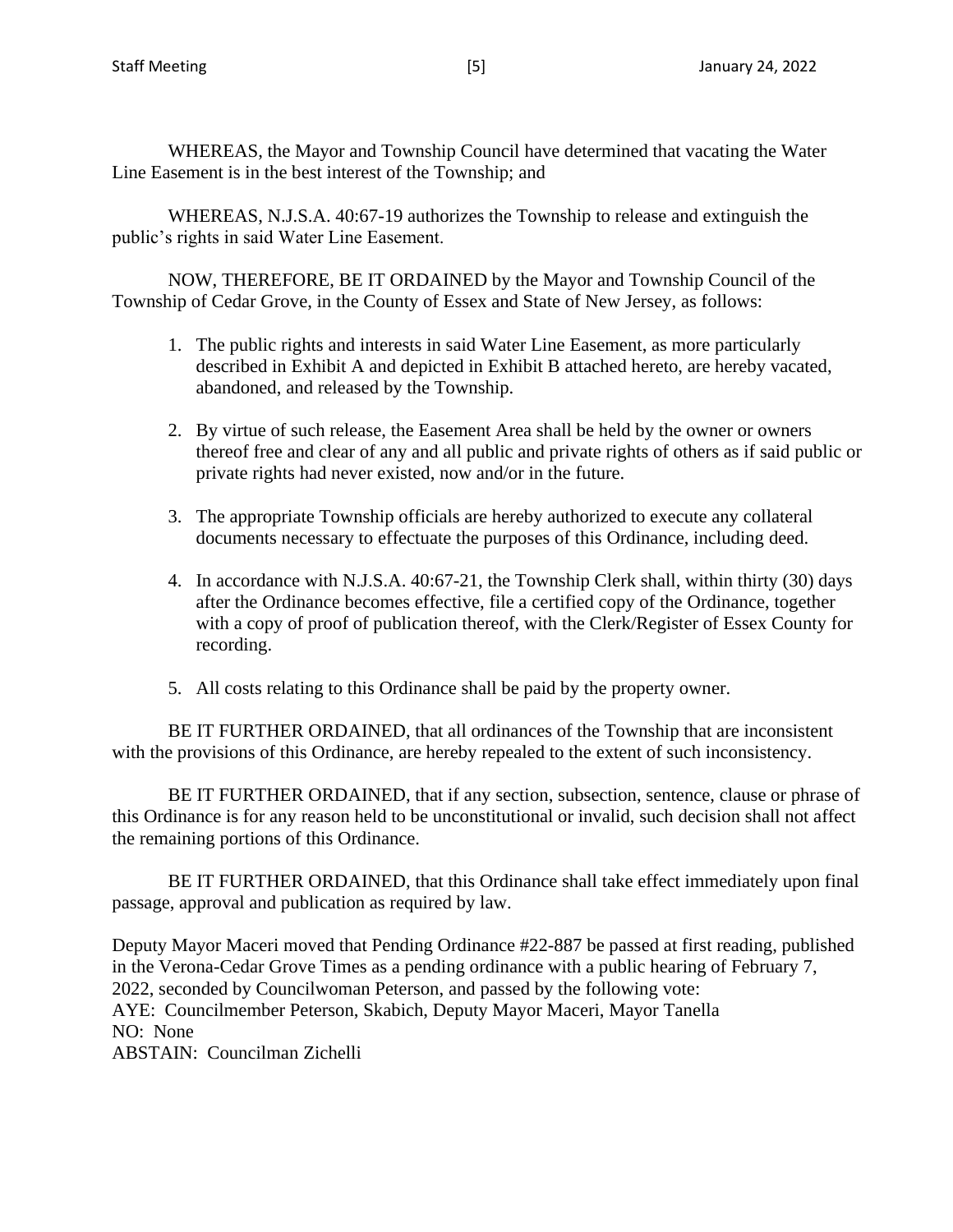c) To consider introduction of Pending Ord. #22-888 – An Ordinance Vacating a Portion of Pubic Right-Of-Way Known As Cliffside Drive

The Clerk read the Ordinance by title only:

## **AN ORDINANCE OF THE TOWNSHIP OF CEDAR GROVE, COUNTY OF ESSEX AND STATE OF NEW JERSEY, VACATING A PORTION OF THE PUBLIC RIGHT-OF-WAY KNOWN AS CLIFFSIDE DRIVE, CEDAR GROVE, NEW JERSEY**

WHEREAS, there exists in the Township of Cedar Grove (the "Township") a public rightof-way known as Cliffside Drive, as depicted on Map filed with the Essex County Clerk as Filed Map Number 3393 and further, as depicted on the Official Tax Map of the Township of Cedar Grove; and

WHEREAS, the Township has received a request from 36 Cliffside Drive, LLC to vacate a certain portion of the public right-of-way of Cliffside Drive, as particularly described on Exhibit A, and depicted on the attached Exhibit B (the "Area"); and

WHEREAS, the request has been reviewed by the Township Engineer, who has determined that the area will no longer needed for municipal purposes, has confirmed that the metes and bounds description and plat is acceptable as to form, has indicated that he does not object to the Township vacating the area subject to property owners in the area executing certain utility and right-of-way easement as necessary; and

WHEREAS, the Mayor and Township Council has determined that vacating the area is in the best interest of the Township; and

WHEREAS, upon the right-of-way vacation being perfected, a new merged lot deed merging properties designated as Block 280, Lots 247, 320 and 330, together with the area of the right-of-way vacation subject hereof (Exhibit A) shall be created and recorded by the property owner; and

WHEREAS, N.J.S.A. 40:67-19 authorizes the Township to release and extinguish the public's rights in the Area.

NOW, THEREFORE, BE IT ORDAINED by the Mayor and Township Council of the Township of Cedar Grove, in the County of Essex and State of New Jersey, as follows:

- 1. The public rights and interests in the Area, as more particularly described in Exhibit A and depicted in Exhibit B attached hereto, are hereby vacated, abandoned, and released by the Township.
- 2. By virtue of such release, the Area shall be held by the owner or owners thereof free and clear of any and all public rights as a public street, as if said public rights had never existed.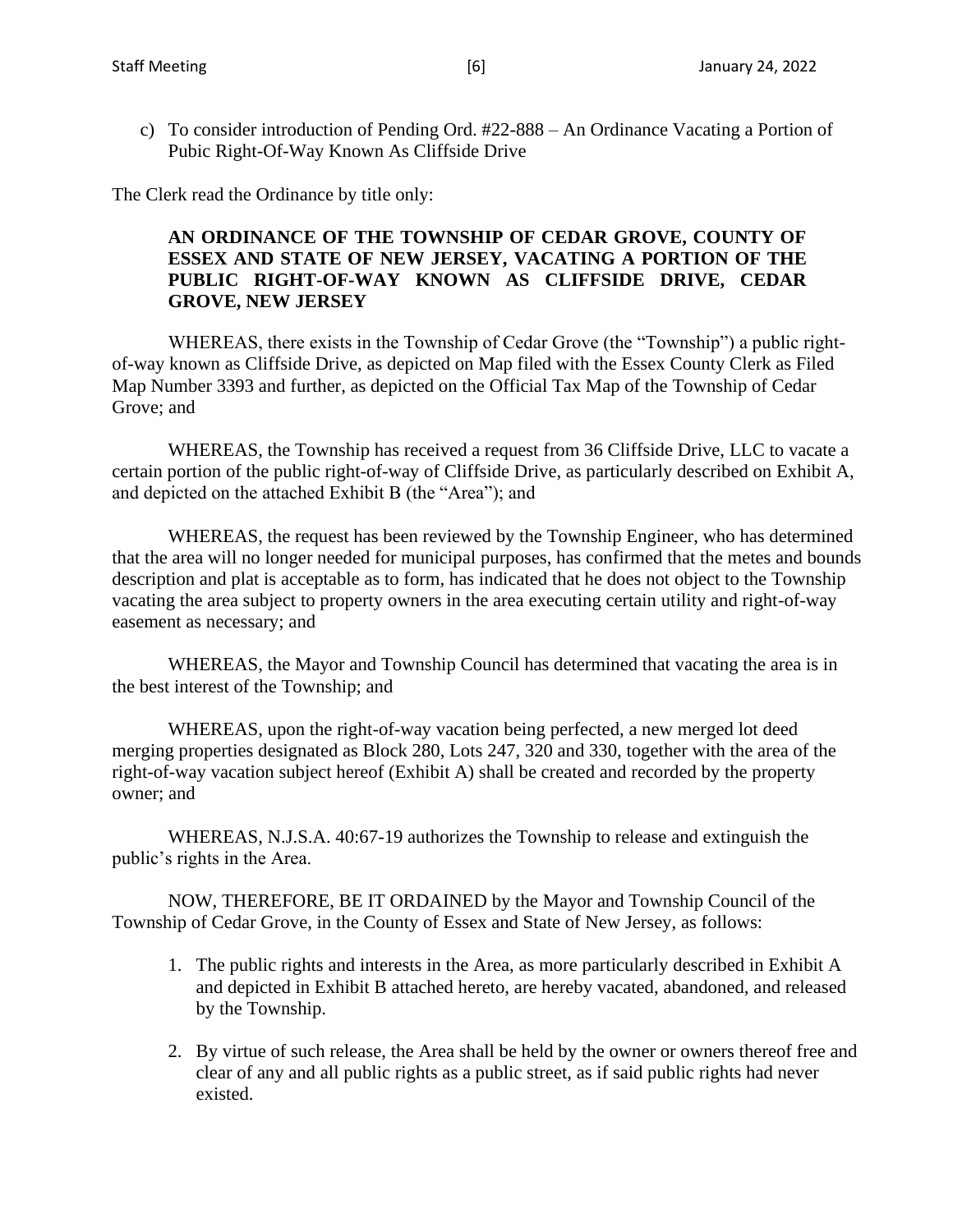- 3. The appropriate Township officials are hereby authorized to execute any collateral documents necessary to effectuate the purposes of this Ordinance, including deed.
- 4. In accordance with N.J.S.A. 40:67-21, the Township Clerk shall, within thirty (30) days after the Ordinance becomes effective, fie a certified copy of the Ordinance, together with a copy of proof of publication thereof, with the Clerk/Register of Essex County for recording.
- 5. All costs relating to this Ordinance shall be paid by the property owner.

BE IT FURTHER ORDAINED, that all ordinances of the Township that are inconsistent with the provisions of this Ordinance, are hereby repealed to the extent of such inconsistency.

BE IT FURTHER ORDAINED, that if any section, subsection, sentence, clause or phrase of this Ordinance is for any reason held to be unconstitutional or invalid, such decision shall not affect the remaining portions of this Ordinance.

BE IT FURTHER ORDAINED, that this Ordinance shall take effect immediately upon final passage, approval and publication as required by law.

Councilwoman Skabich moved that Pending Ordinance #22-888 be passed at first reading, published in the Verona-Cedar Grove Times as a pending ordinance with a public hearing of February 7, 2022, seconded by Deputy Mayor Maceri, and passed by the following vote: AYE: Councilmember Peterson, Skabich, Deputy Mayor Maceri, Mayor Tanella NO: None

ABSTAIN: Councilman Zichelli

d) To consider resolution authorizing and directing execution of Redevelopment Agreement with Cliffside Drive, LLC

The resolution was previously removed from the agenda.

e) To consider resolution authorizing execution of Affordable Housing Deed Restriction – 36 Cliffside Drive

The following resolution had been posted on the bulletin board, and a brief synopsis was given by the Township Clerk:

## **RESOLUTION OF THE TOWNSHIP OF CEDAR GROVE, COUNTY OF ESSEX, AUTHORIZING THE EXECUTION OF THE AFFORDABLE HOUSING DEED RESTRICTION TO BE RECORDED BY 36 CLIFFSIDE DRIVE, LLC**

**WHEREAS**, 36 Cliffside Drive LLC is the owner of land and certain improvements thereon ("Property"), that is located in the municipality of the Township of Cedar Grove, County of Essex,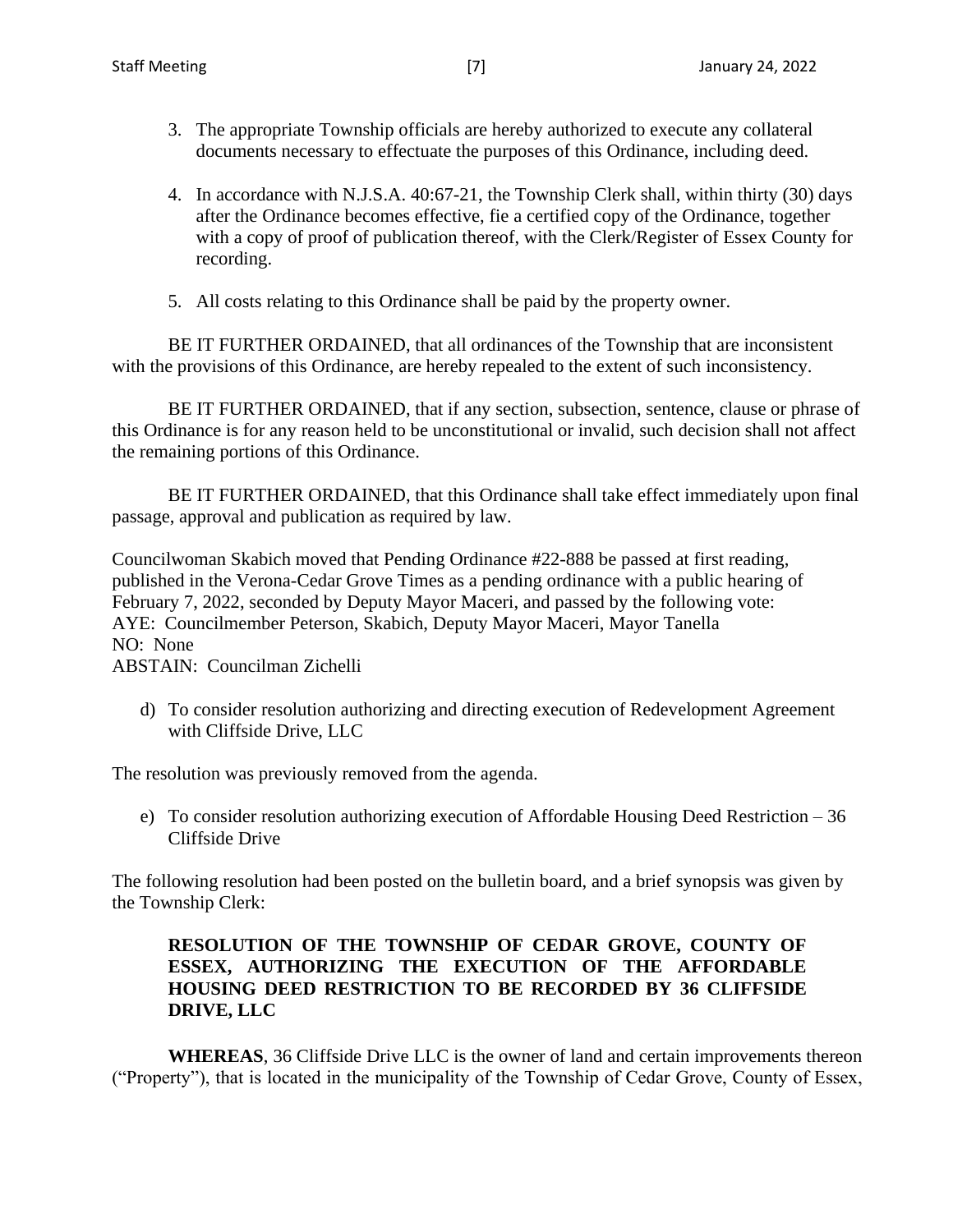State of New Jersey, and described more specifically as Block No. 280, Lot Nos. 247, 320, 330, 551.1 and 552 and known by the street address 36 Cliffside Drive, Cedar Grove, New Jersey; and

**WHEREAS**, said Property is to be developed as a residential inclusionary rental, non-age restricted development ("Project"), which requires construction of market-rate units as well as a percentage of units that are affordable to low- and moderate-income households in the region; and

**WHEREAS**, specifically, the Project shall include fifty-seven (57) affordable housing units, of which eight (8) shall be very low-income units, twenty-one (21) shall be low-income units, and twenty-eight (28) shall be moderate-income units; and

**WHEREAS**, of the fifty-seven (57) affordable housing units, 10 shall be 1-bedroom units, 33 shall be 2-bedroom units, and 14 shall be 3-bedroom units; and

**WHEREAS**, the Project is an integral element of the Township's court-approved Round 3 Housing Element and Fair Share Plan; and

**WHEREAS**, in order for the Township to secure affordable housing credits for the Project, the aforementioned fifty-seven (57) affordable housing units must be subject to the Deed Restriction attached hereto and made a part hereof; and

**WHEREAS**, said Deed Restriction has been drafted, reviewed, and finalized by the Township's Special Mount Laurel Counsel and Administrative Agent; and

**WHEREAS**, the Township's Special Mount Laurel Counsel and Administrative Agent furnished said Deed Restriction to the Township and have simultaneously recommended same for execution by the Mayor; and

**WHEREAS**, the members of the Township Council have considered and accepted said recommendation.

#### **NOW, THEREFORE, BE IT RESOLVED** as follows:

1. The Township of Cedar Grove hereby accepts the attached Deed Restriction in form and substance.

2. The Township hereby authorizes the Mayor or his legal designee to execute said Deed Restriction.

3. The Township hereby directs its Special Mount Laurel Counsel and/or Administrative Agent to take the measures to assure that said Deed Restriction is fully and properly executed and recorded in the Essex County records department.

4. This Resolution shall take effect immediately.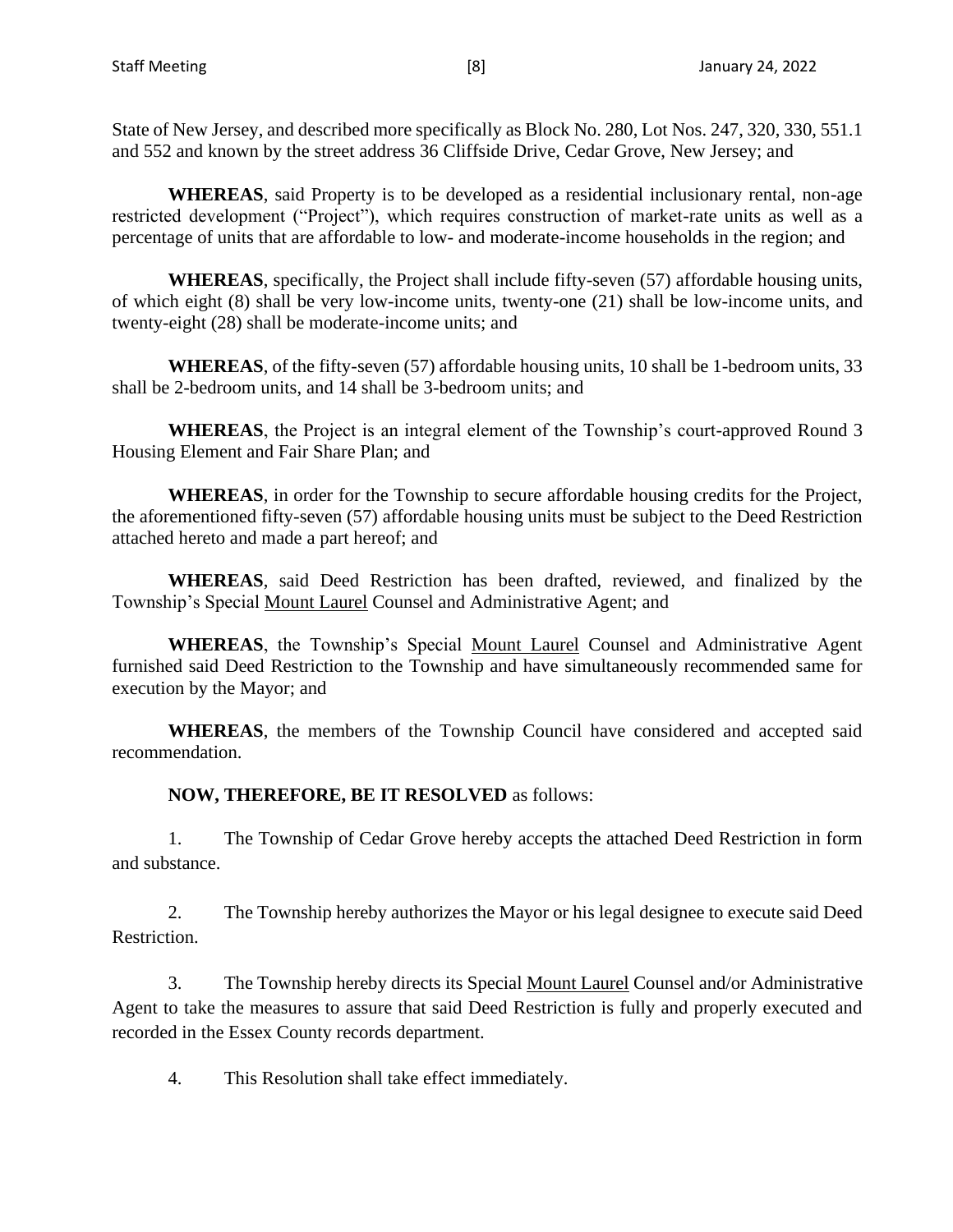Councilwoman Peterson moved adoption of the resolution, seconded by Deputy Mayor Maceri , and passed by the following vote: AYE: Councilmember Peterson, Skabich, Deputy Mayor Maceri, Mayor Tanella NO: None ABSTAIN: Councilman Zichelli

f) To consider resolution concerning submission of 2023 Municipal Alliance Grant Strategic Plan

The following resolution had been posted on the bulletin board, and a brief synopsis was given by the Township Clerk:

**WHEREAS,** the Governor's Council on Alcoholism and Drug Abuse established the Municipal Alliance for the Prevention of Alcoholism and Drug Abuse in 1989 to educate and engage residents, local government and law enforcement officials, schools, nonprofit organizations, the faith community, parents, youth and other allies in efforts to prevent alcoholism and drug abuse in communities throughout New Jersey.

**WHEREAS,** the Township Council of the Township of Cedar Grove, County of Essex, State of New Jersey recognizes that the abuse of alcohol and drugs is a serious problem in our society amongst persons of all ages; and therefore has an established Municipal Alliance Committee; and,

**WHEREAS,** the Township Council further recognizes that it is incumbent upon not only public officials but upon the entire community to take action to prevent such abuses in our community; and,

**WHEREAS,** the Township Council has applied for funding to the Governor's Council on Alcoholism and Drug Abuse through the County of Essex.

**NOW, THEREFORE, BE IT RESOLVED** by the Township of Cedar Grove, County of Essex, State of New Jersey hereby recognizes the following:

1. The Township Council does hereby authorize submission of a strategic plan for the Cedar Grove Municipal Alliance grant for fiscal year 2023 in the amount of:

| <b>DEDR</b> | \$9,500.00 |
|-------------|------------|
| Cash Match  | \$2,375.00 |
| In-Kind     | \$7,125.00 |

2. The Township Council acknowledges the terms and conditions for administering the Municipal Alliance grant, including the administrative compliance and audit requirements.

Councilman Zichelli moved adoption of the resolution, seconded by Councilwoman Peterson, and passed by the following vote:

AYE: Councilmember Peterson, Skabich, Zichelli, Deputy Mayor Maceri, Mayor Tanella NO: None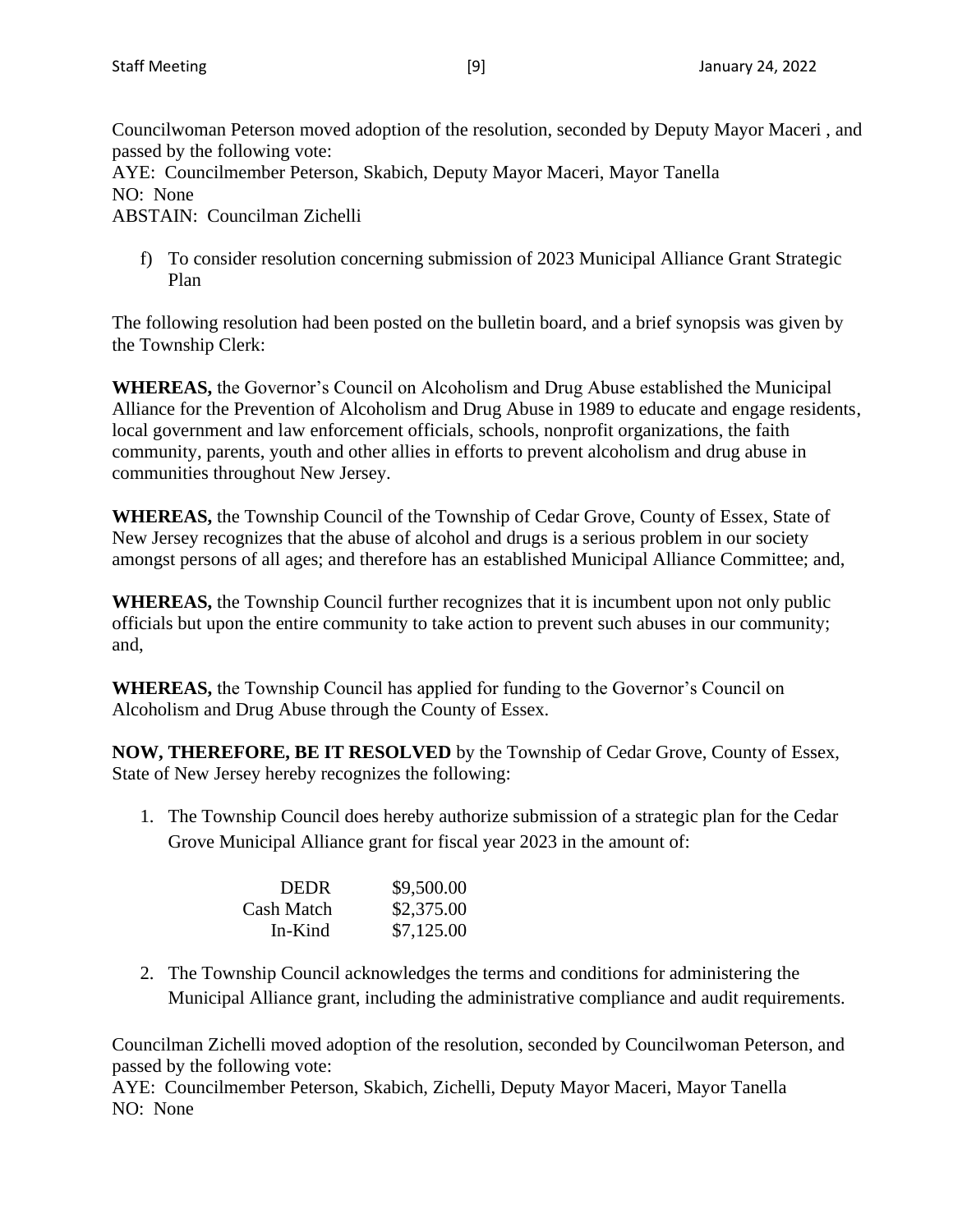The following resolution had been posted on the bulletin board, and a brief synopsis was given by the Township Clerk:

**WHEREAS,** the Tax Collector of the Township of Cedar Grove has determined that action is required as a result of the 2021 tax reductions granted by the Essex County Board of Taxation;

**WHEREAS,** the Tax Collector has certified to the foregoing as well as to the amount of the tax cancellations, which are set forth along with the name and address of the taxpayer.

**NOW, THEREFORE, BE IT RESOLVED**, by the Township Council of the Township of Cedar Grove that the required tax cancellations be made:

2021 Tax Reductions Granted by the Essex County Board of Taxation

Block Lot Owner & Location Tax Cancellation 180 30 Valerie Mingione 16 Timber Rock Court Cedar Grove, NJ 07009

\$1,595.79

Councilman Zichelli moved adoption of the resolution, seconded by Councilwoman Peterson, and passed by the following vote:

AYE: Councilmember Peterson, Skabich, Zichelli, Deputy Mayor Maceri, Mayor Tanella NO: None

h) To consider resolution concerning approval of raffle application – CG Elks Lodge #2237

The following resolution had been posted on the bulletin board, and a brief synopsis was given by the Township Clerk:

**WHEREAS,** an application for raffle license has been received from:

# **APPLICANTS EVENTS, DATES TIMES & PLACE**

Cedar Grove Elks Lodge #2237 On-Premise Merchandise Raffle to be held 405 Bowden Rd. June 25, 2022 at 10:00 a.m. – 5:00 p.m. at Cedar Grove NJ 07009 405 Bowden Rd., Cedar Grove NJ 07009

**WHEREAS,** the fees have been paid, and the application has been reviewed by the Township Clerk and found acceptable.

**NOW, THEREFORE, BE IT RESOLVED** by the Township Council of the Township of Cedar Grove that it does hereby approve said application.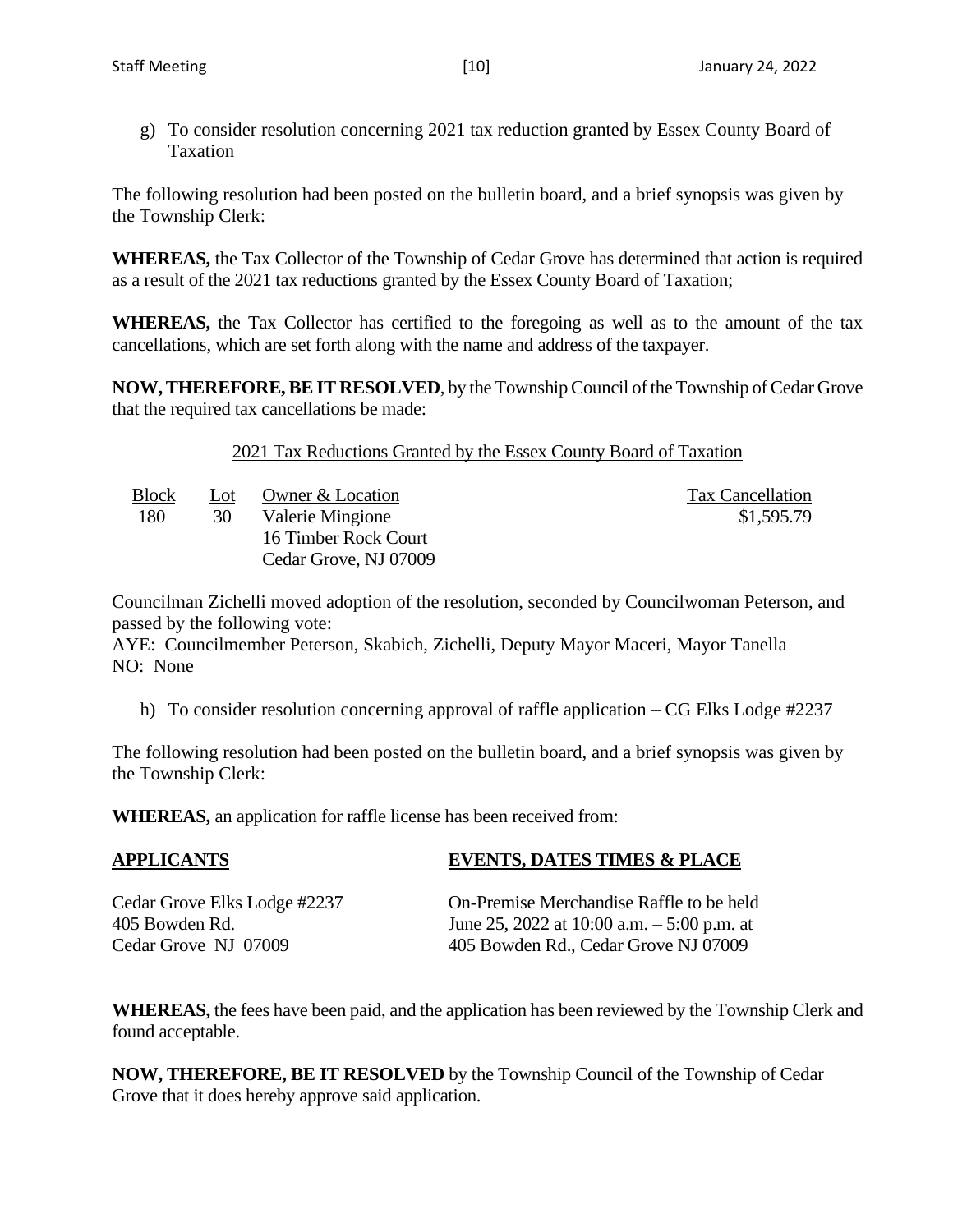Deputy Mayor Maceri moved adoption of the resolution, seconded by Councilman Zichelli, and passed by the following vote:

AYE: Councilmember Peterson, Skabich, Zichelli, Deputy Mayor Maceri, Mayor Tanella NO: None

i) To consider resolution authorizing execution of required agreement for membership in North Jersey Wastewater Co-operative Pricing System

The following resolution was added to the agenda, and a brief synopsis was given by the Township Clerk:

WHEREAS, the Township of Cedar Grove desires to become a member of the North Jersey Wastewater Cooperative Pricing System, NJWCPS, effective January 24, 2022 and, that such membership shall be for the period ending November 24, 2024, and each renewal, thereafter of the system, unless the Township of Cedar Grove elects to formally withdraw from the system.

NOW, THEREFORE, BE IT RESOLVED, that the Mayor and Township Clerk are hereby authorized to execute the required agreement for such membership.

Councilman Zichelli moved adoption of the resolution, seconded by Councilwoman Skabich, and passed by the following vote:

AYE: Councilmember Peterson, Skabich, Zichelli, Deputy Mayor Maceri, Mayor Tanella NO: None

j) To consider resolution concerning vacation of certain Right-Of-Ways and water line easements

The following resolution was added to the agenda, and a brief synopsis was given by the Township Clerk:

# **RESOLUTION OF THE TOWNSHIP OF CEDAR GROVE, COUNTY OF ESSEX, NEW JERSEY REGARDING THE VACATION OF CERTAIN RIGHT-OF-WAYS AND WATER LINE EASEMENTS**

**WHEREAS,** the Township of Cedar Grove (the "Township") intends to introduce and adopt an ordinance vacating a portion of a water line easement through Block 280, Lots 247 and 320; and ordinance vacating all public rights to a 60' wide right-of-way through Block 280, Lot 320; and ordinance vacating a portion of the public right-of-way known as Cliffside Drive; and

**WHEREAS,** the Township acknowledges that property located at Block 280, Lot 314, known as 10 Cliffside Drive, (the "Dominant Estate") has an Easement Agreement granting rights to ingress and egress and has rights to water lines across Block 280, Lot 320 (the "Servient Estate"); and

**WHEREAS,** the Township Council desires to recognize and confirm that, notwithstanding the above vacations, the Dominant Estate's rights to ingress and egress and to water lines, and any other related nonpossessory interests, across the Servient Estate shall remain intact and shall not be disturbed.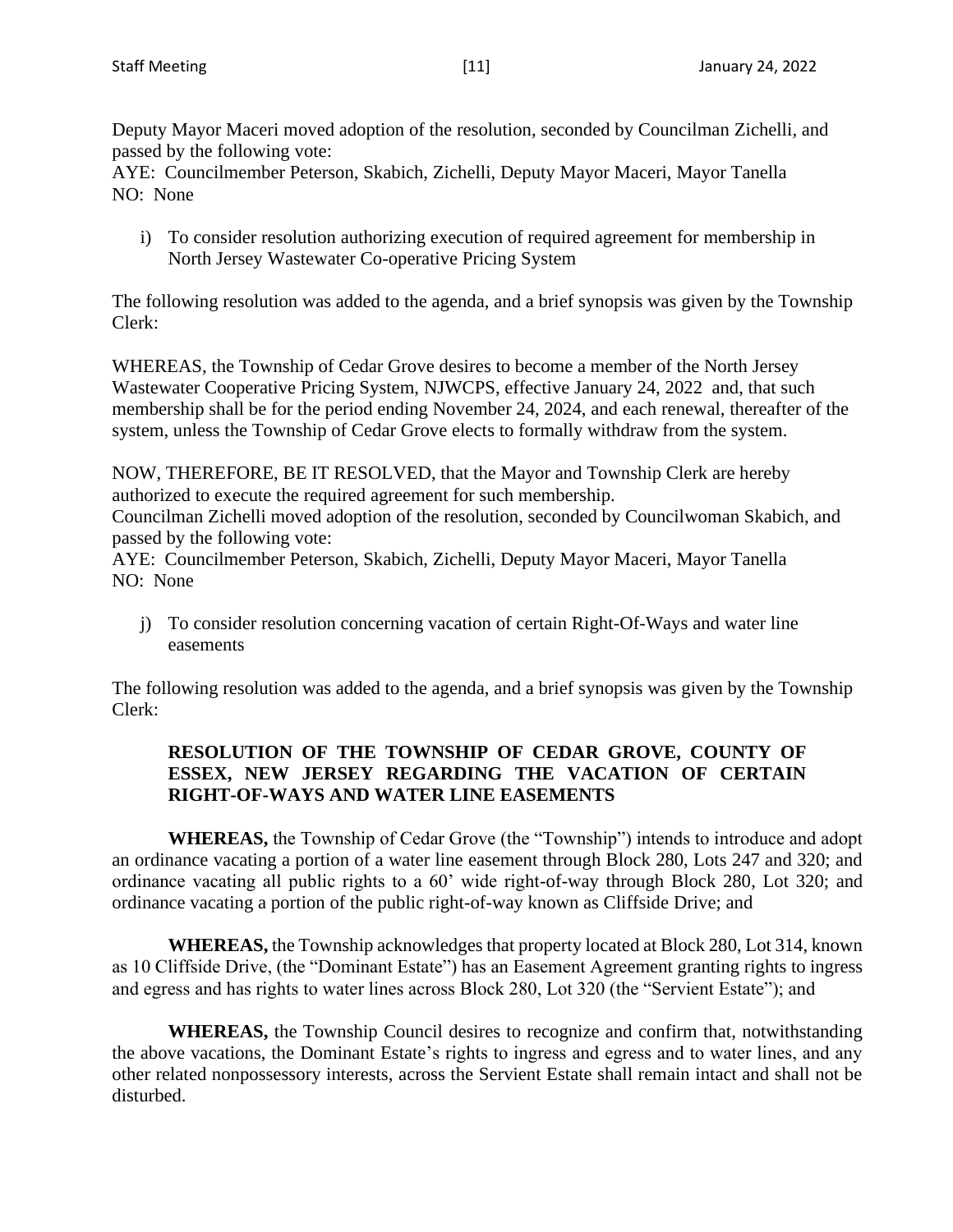**Section 1.** The aforementioned recitals are incorporated herein as though fully set forth at length.

**Section 2**. The Township Council recognizes and confirms that, notwithstanding the above vacations, the Dominant Estate's rights to ingress and egress and to water lines, and any other related nonpossessory interests, across the Servient Estate shall remain intact and shall not be disturbed.

**Section 3**. This Resolution shall take effect immediately.

Deputy Mayor Maceri moved adoption of the resolution, seconded by Councilwoman Peterson, and passed by the following vote:

AYE: Councilmember Peterson, Skabich, Deputy Mayor Maceri, Mayor Tanella NO: None

ABSTAIN: Councilman Zichelli

# **8. APPROVAL OF BILLS**

The Bill Resolution was read by title and amount as follows:

BE IT RESOLVED by the Township Council of the Township of Cedar Grove, County of Essex, New Jersey, that the attached summary of bills having been duly audited and found correct be and they are thereby ordered paid and that warrants be drawn on the Treasurer in the aggregate amount of \$ 2,871,073.52.

Deputy Mayor Maceri moved adoption of the resolution, seconded by Councilwoman Peterson and passed by the following vote:

AYE: Councilmember Maceri, Zichelli, Deputy Mayor Tanella, Mayor Peterson NO: None

# **9. PUBLIC COMMENT**

Mayor Tanella opened this portion of the meeting to any one wishing to be heard. There being no one present wishing to be heard, Mayor Tanella closed this portion of the meeting.

# AUTHORIZATION TO GO INTO EXECUTIVE SESSION

WHEREAS, Section 8 of the Open Public Meetings' Act (N.J.S.A.10:4-12 (b) (1-9) permits the exclusion of the public from a Meeting of the Mayor and Council in certain circumstances; and

WHEREAS, the Mayor and Council of the Township of Cedar Grove are of the opinion that such circumstances exist.